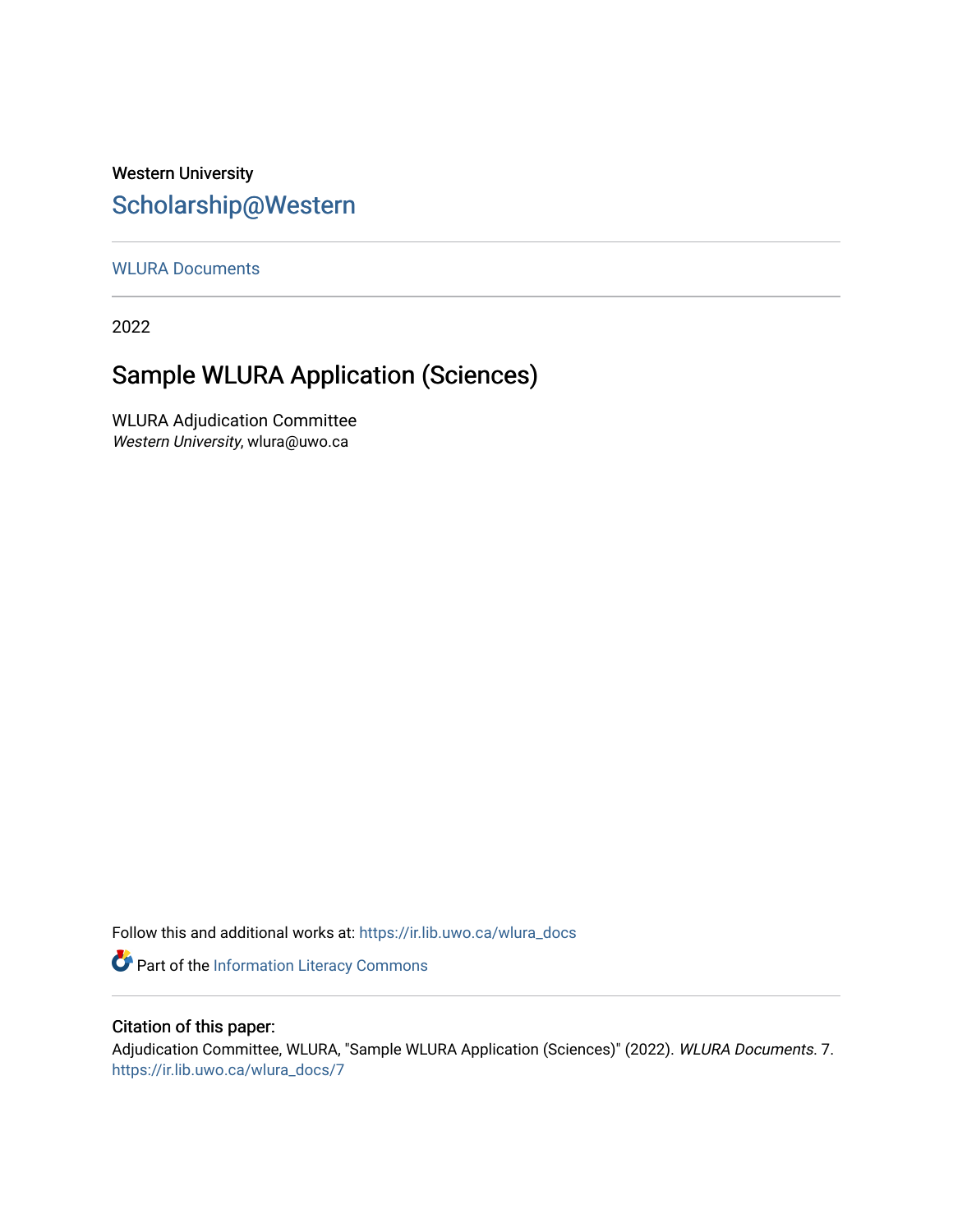# Western Libraries Undergraduate Research Awards

### Sample Application Form (Sciences)

### PART 1: Applicant Information

#### *\*If a group project, please include the names, email addresses, majors, and years of study for all team members.*

**Name:** Kathy Hammond

**Western email:** khammon456@uwo.ca

**Major (if declared):** Basic Medical Sciences (BMSc) Epidemiology and Biostatistics

**Year of study:** 3

**Title of research project:** The Effectiveness of Masking in the Prevention of COVID-19 Transmission

**Grade received on research project (if graded):** 85%

**Department and course code (if applicable note if your project was for the USRI program):** Epidemiology and Biostatistics; EPID 3330G

**Date research project was submitted for grading:** January 31, 2022

**Style manual used for citations (e.g. Chicago Manual of Style, MLA, APA, etc.):** APA

**Name of supporting faculty member (who will only be contacted if you are a finalist):** Professor Monika Mills

#### PART 2: Applicant Permissions

 **I grant permission for my instructor (and teaching assistant) or project advisor to discuss my research project, including the final grade, with members of the WLURA Adjudication Committee. I recognize that these individuals will only be contacted if my project is chosen as a finalist.**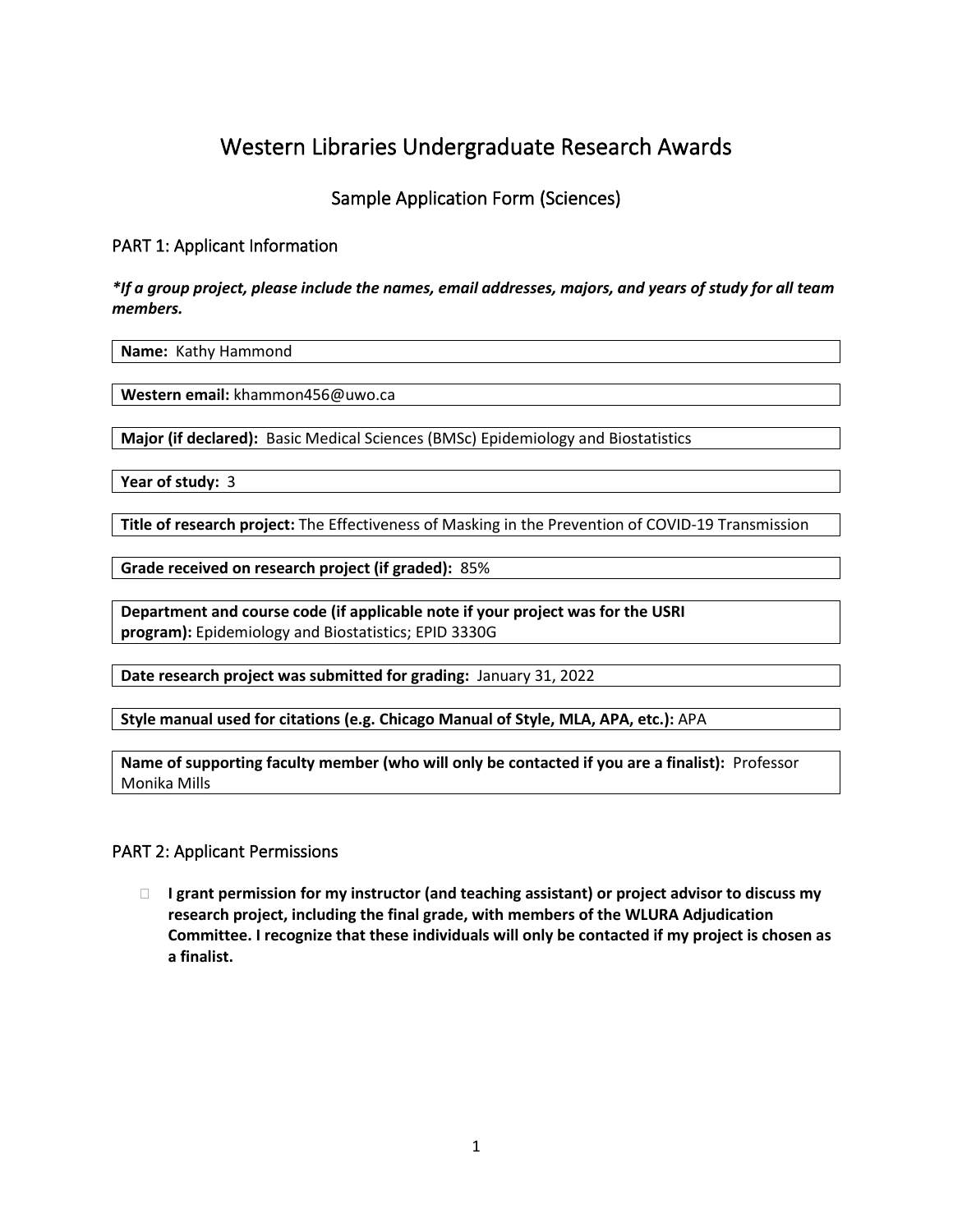#### PART 3: Research Reflections

### *\*Please review the Application Tips available on the WLURA site in Scholarship@Western before filling out this part of the form.*

**Abstract: What is your research project about and why is it important? (150 words):** Throughout the COVID-19 pandemic, mandatory masking has been a focal point of many discussions and public debates. As we continue to study and learn more about the coronavirus, research on the effectiveness of masks has evolved. Understanding how masking helps slow the spread of the virus is the focus of this project, specifically among adults between the ages of 20 and 40. Based upon a comprehensive literature review of the most recent research on this topic, I found that the existing experimental and epidemiologic data available demonstrates that masks are an effective means of reducing the spread of SARS-CoV-2. The benefits of masking are a result of both source control and wearer protection. Masks have also been found to be safe with no major negative impacts on respiration, although some research has found that wearing masks during intense exercise can increase dyspnea and prolonged use can result in skin reactions.

**How did you design your research question? (200 words):** One of my friends avoided wearing masks whenever possible during the pandemic and never contracted COVID-19. In my case, I was infected by the coronavirus even though I used N95 masks ever since the outbreak of the disease. Given these results, I have had many lively discussions with family and friends about the benefits of masking. Opinions and views vary about their effectiveness, the inconvenience of using them, and even whether mandating masking is a violation of one's individual and human rights. As an assignment topic for this course, I thought it would be a good opportunity to look at the evidence to continue engaging in these conversations with science to support my positions. This topic also fits well with the learning objectives of the Epidemiology and Biostatistics program. In consultation with my course instructor, then, I decided that focusing on all public health measures – vaccinations, hand washing, and physical distancing – was far too broad for a single research question. They recommended researching only masking and directed me to some important websites with datasets on COVID-19 and The Lancet COVID-19 Centre. To clarify my research question, I used these resources to browse through several open access peer-reviewed journals.

**How did you find library/archives services and resources for your research topic? (200 words):** As part of our course, we had a librarian give a lecture on searching the literature. We learned the importance of framing a research question, identifying keywords (including subject headings), using Boolean operators, and deciding which databases to search based on subject coverage. The librarian also embedded a series of StoryMaps on the research process in our course site in OWL to assist us in our assignments. Based on this information, I formulated my search strategy for PubMed, which I have outlined below in point form. I should note, however, that I attended the librarian's office hours and received feedback on controlled vocabulary to help refine my search.

- I developed my research question: "Is wearing masks an effective way to reduce the transmission of COVID-19?"
- I broke down my question into key concepts: masks, COVID-19, transmission
- I brainstormed synonyms for each concept
	- o Masks: face masks, masking, masks/virology (MeSH)
	- o COVID-19: SARS-CoV-2, COVID-19/epidemiology (MeSH), COVID-19/prevention and control (MeSH)